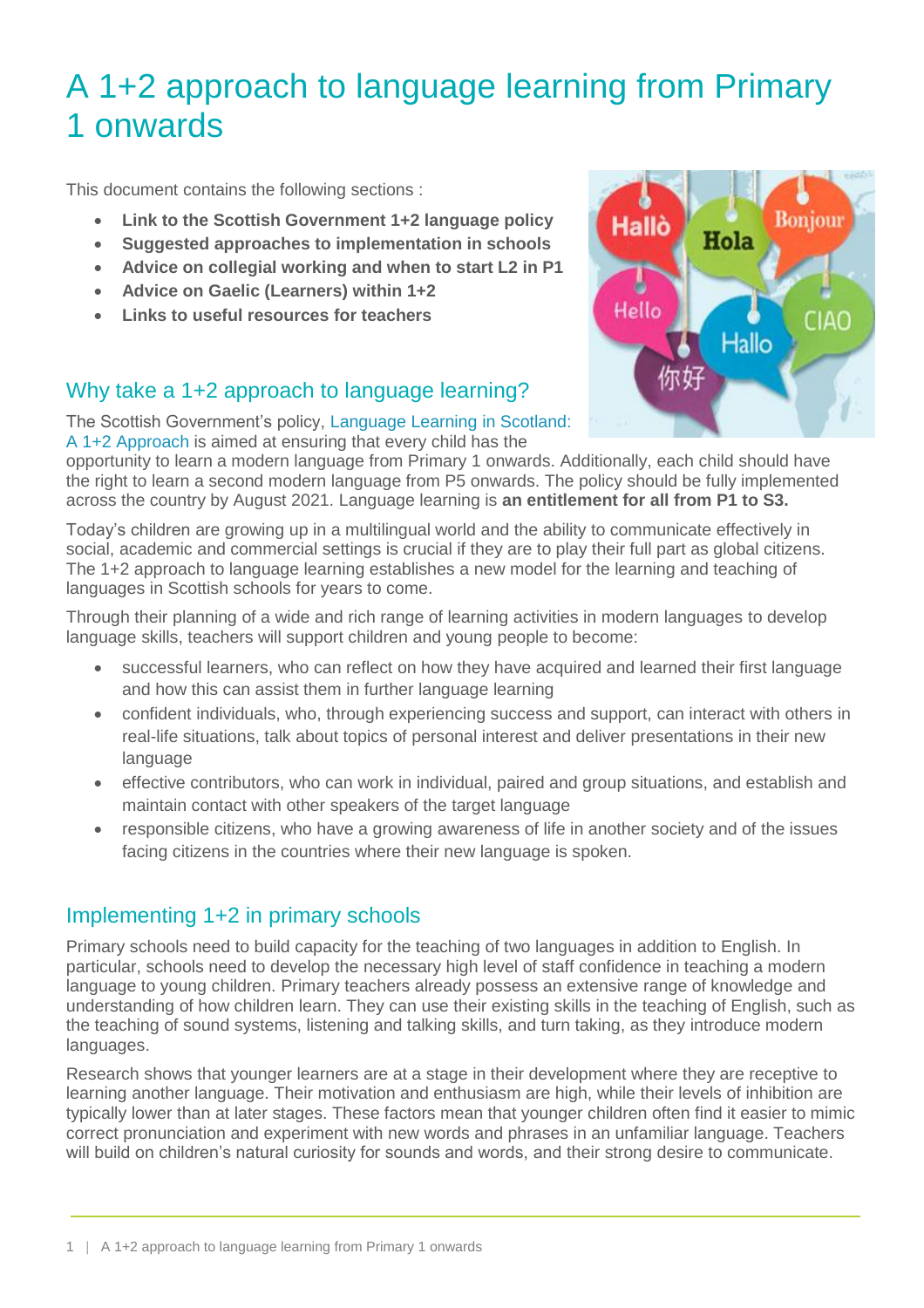### Modern language training for primary teachers

Primary teachers *do not have to be fluent* in the modern language(s) they teach. However, they do need to have enough language and sufficient expertise in using and accessing appropriate resources so that they can include modern language teaching readily in lessons.

Education authorities have a key responsibility for providing effective career-long professional learning (CLPL) for teachers, including 1+2 specific development. Teachers and schools will identify their own CLPL needs through annual professional review and development (PRD) discussions and selfevaluation.

Approaches to CLPL may include:

- local and regional languages CLPL programmes
- devolved leadership models within schools and clusters
- ICT-based programmes of learning
- partnership provided CLPL eg through cultural organisations, SCILT, British Council, SALT and further and higher education partnerships
- residential immersion training (eg supported through the ERASMUS+ funding programme)
- professional networks and partnerships.

#### Planning for a P1 start to language learning

In planning for learning in modern languages, teachers need to take full account of the stage of mother tongue development of children. Teachers already possess an extensive range of skills and understanding of how young children learn. Working with language colleagues in their own school or cluster, they will continue to develop teaching approaches to enable the best possible outcomes in modern languages.

It is important that learning be developed through an agreed school and cluster planning model, ensuring that modern language learning becomes fully integrated into children's learning as they progress across the curriculum. The school will decide the starting point for the introduction of the modern language in P1. Teachers may wish to introduce the modern language at the beginning of the autumn term once children are in school for full days, or they may prefer to wait until after the autumn break when class routines are established. Planning should ensure that adequate curriculum time is allocated for introducing, practising and embedding the modern language so that it becomes an integral part of children's learning.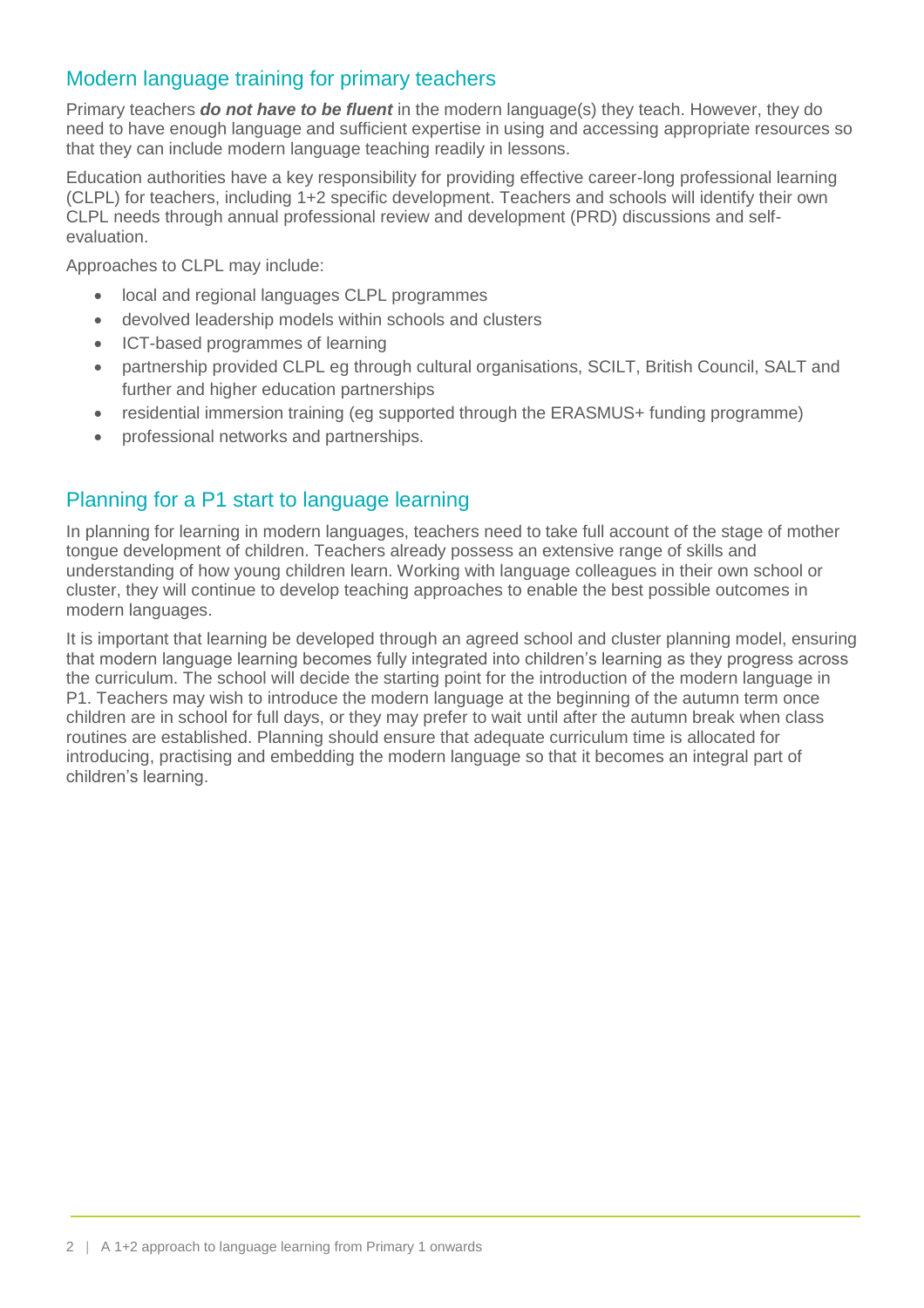# Teaching and learning languages in Primary 1

## Examples of language learning activities

Modern language activities need to be engaging, motivating and purposeful, allowing children to enjoy practising new sounds and phrases and building their confidence in using the language. Songs, poems, rhymes and games provide a very strong linguistic basis for children's learning and enjoyment of a modern language.

As with all language learning, some basic elements need to be in place to allow children to progress. The following shows an example of how the teaching of conversation 'building blocks' in the modern language might be adapted and embedded into existing curriculum plans. The modern language content is presented in bold:



| Learning outcomes in<br>modern language | Saying hello and goodbye<br>Understanding and responding when asked my name<br>$\bullet$<br>Saying my name<br>Saying how I am feeling                                                                                                                                                                                                                                                                                                                                         |
|-----------------------------------------|-------------------------------------------------------------------------------------------------------------------------------------------------------------------------------------------------------------------------------------------------------------------------------------------------------------------------------------------------------------------------------------------------------------------------------------------------------------------------------|
| Learning and teaching<br>approach       | 1. Introduce session with puppet (give it a suitable name!) saying and<br>repeating hello in the modern language to the puppet with the whole<br>group, subgroups, pairs and individuals. Practise my name is by<br>clapping hands with a partner. Each clap represents a syllable. Teacher<br>works with children to help with the syllables in their name.                                                                                                                  |
|                                         | 2. How are you? I am fine, thanks. Children sit in a circle and practise<br>the intonation for asking the question <b>How are you (name of</b><br><b>puppet)?</b> Teacher asking the puppet the question and children<br>repeating and then practising the answer 'I am fine, thanks'. Children<br>all stand up, and the teacher then replaces puppet's name with the<br>name of a child. When the child hears his/her name, they sit back down<br>and say I am fine, thanks. |
|                                         | 3. Wave hands as you say <b>'Goodbye'</b> at the end of each day. Get<br>children to wave to a partner/a teacher/an adult, or to shake hands.                                                                                                                                                                                                                                                                                                                                 |

Listening and talking activities should be designed to allow children to practise this language and to enhance and deepen their learning in whatever context the learning is taking place. **Any appropriate context may be adapted and used.** For example, when children are learning about their school, teachers could incorporate the learning of the various places in the school building in the modern language. Similarly, when children are learning about festivals such as Easter or Christmas, this will present opportunities for the teacher to introduce some expressions, songs or poems connected to such festivals.

Activities can be supported by bilingual environmental print and pictures, with careful consideration of children's learning in English. When introducing new vocabulary or phrases, teachers may want to use props such as a glove puppet or a soft toy. As the modern language becomes increasingly embedded as children progress through P1 and beyond, they will develop a growing awareness of the world beyond their local area and begin to explore the concept of different people speaking different languages. In this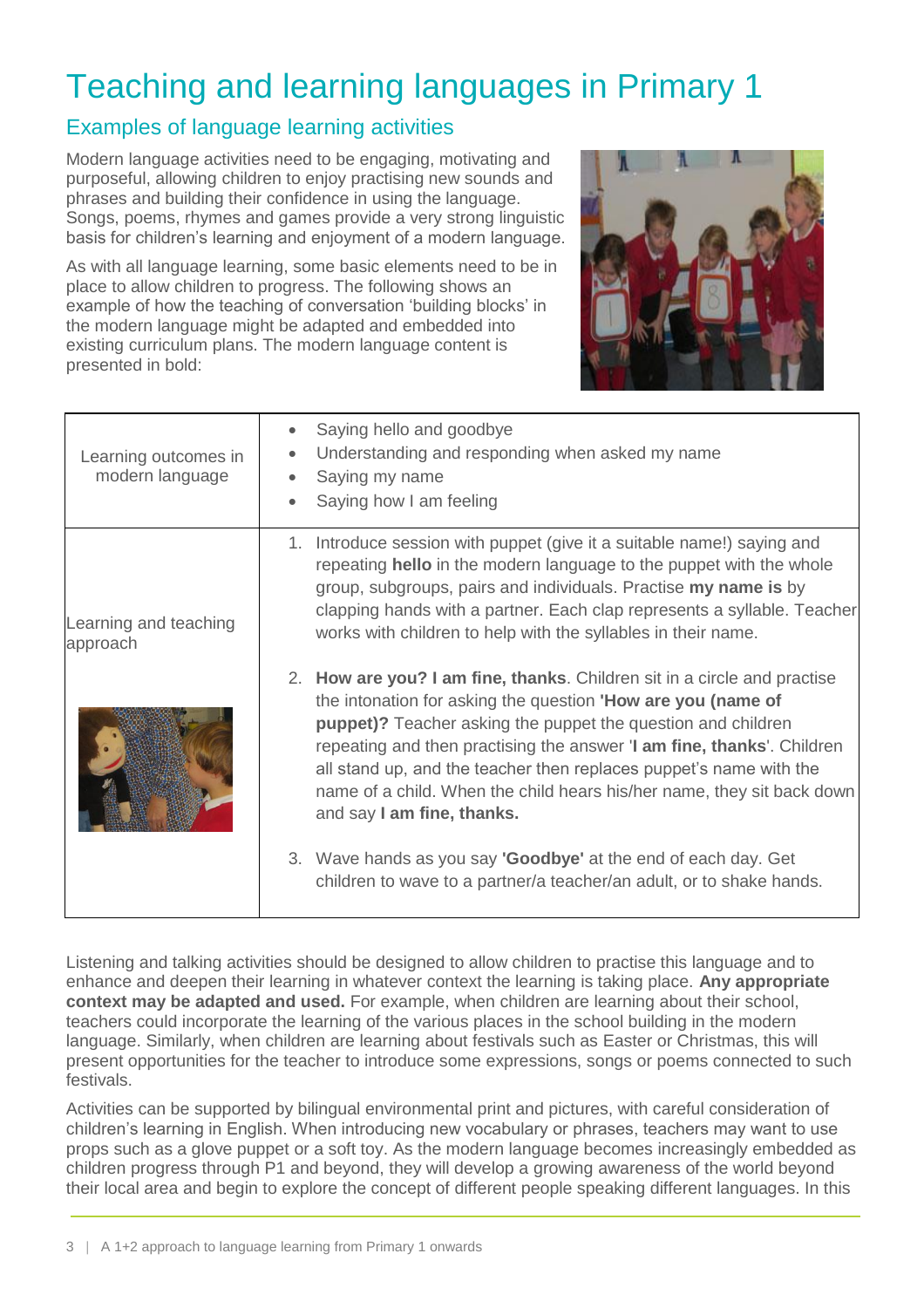way, they improve their understanding of what is special, vibrant and valuable about their own and other cultures and languages.

## Embedding the modern language into classroom routines

Activities are best when they relate clearly to the first level experiences and outcomes in modern languages, but also in literacy, numeracy, health and wellbeing, and to the wider curriculum. Hence they need to be delivered by the class teacher so that they flow naturally within this wider learning. This will help the modern language to become integrated into children's daily routines, resulting in 'normalisation' of the use and application of the modern language. Teachers can integrate the use of the modern language into many everyday activities including, for example:

- register taking
- date and weather
- lunch routines
- staff greeting each other
- PE 'warm ups'
- distributing resources
- classroom commands
- praise
- assemblies.



On the [1+2 approach to modern languages page on the National Improvement Hub,](https://education.gov.scot/improvement/modlang12-one-plus-two-approach) you can access the video clips of a P1/2 teacher checking the register, talking about the date and weather and discussing snacks in French.

You can also access audio files and accompanying vocabulary lists which may be helpful for practitioners as they begin to use classroom language.

Careful planning and teaching will ensure that children come to regard acquiring a modern language as a normal part of their learning. Fun activities, with frequent repetition and practice will help embed new language. However, teachers must also ensure that their planning incorporates appropriate breadth and challenge, and it is important to ensure that children who are capable of progressing at a faster pace are given appropriate opportunities to do so. It is important that all children have opportunities to apply their learning in a variety of situations, through active learning and in their outdoor activities.

Non-verbal forms of communication such as facial expression, body language and gesture will continue to be an integral feature of learning and teaching, as practitioners continue to embed language learning across a variety of contexts. Practitioners will continue to enhance language learning with songs, poems, rhymes and games, which provide a very strong linguistic basis for children's learning and enjoyment of language. Prior to second level, activities should progress from being predominantly oral and aural, to exploring the written word, with a carefully planned introduction to word formation in the modern language. As children's curiosity about the formation of words increases though their learning of literacy and English, the examination of word formation is likely to increase their ability to form simple words in the modern language. A focus on awareness of onset and rime through games, songs and rhymes will be beneficial and will help to introduce sound patterns. As children move towards and through second level, practitioners will increasingly seek to use real-life stimuli in the target language. For example, judicious use of songs, poetry, conversations or television clips from a country where the target language is spoken can provide challenge and motivation.

#### **Progression**

As children move on from P1, they will continue to build on their knowledge and skills in literacy and English, and are naturally receptive to learning other languages. Practitioners will continue to use the pedagogical skills they already use in the teaching of literacy and English, such as the teaching of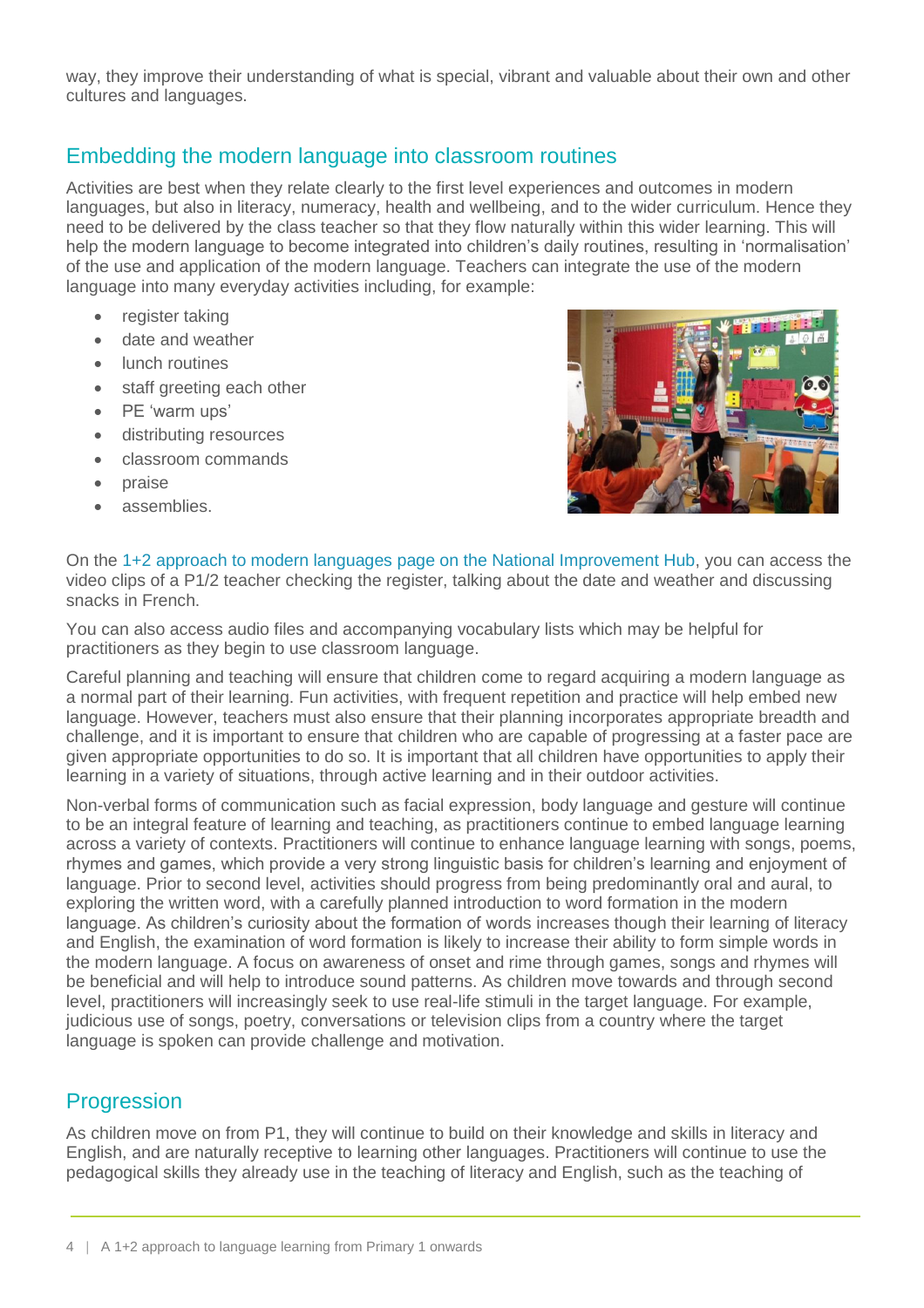phonological awareness, listening and talking skills including turn taking and early reading and writing skills, as they build on children's experience and skills in the modern language.

Activities and tasks in the modern language need to be engaging, motivating and relevant, allowing children to enjoy practising new sounds and phrases and building their confidence continuously in using the language. On the approach to second level, this will increasingly include examples of writing as well as reading, listening and talking. To ensure depth and progression, practitioners will find it useful to refer to the subsequent level when planning learning activities. This will allow children the opportunity to branch out and extend their skills in the significant aspects of learning. This will also help ensure children's readiness to learn and develop skills at each subsequent level.

Activities need to be planned and delivered so that they are integrated into different contexts for learning. In this way, the modern language will become part of the wider curriculum, so that the use and application of the modern language becomes the norm. Primary teachers will also want to plan discrete lessons in the modern language and Knowledge about Language. Discrete language lessons are key to ensuring children gain the necessary language skills, vocabulary and confidence to apply what they have learned in the modern language into wider contexts and everyday situations. Discrete language lessons will remain a feature as children move towards and through second level. Where possible, children should be exposed increasingly to real-life examples of 'fluent language in action' through various media, songs, podcasts or input from native speakers.

Language skills should be developed in an integrated manner, reflecting their use in real life situations, including those of the learners themselves and those of children and young people in other countries. In this way, learners will be afforded opportunities to develop their knowledge of the structure of the modern language, understand how it relates to their own language and use this knowledge and understanding to support progress in the significant aspects of learning. This will allow learners to develop grammatical language which will enable them to discuss language structures.

## Integration of Knowledge about Language (KaL)

Through listening to and joining in with stories, songs, poetry, rhymes and games, children will have explored many of the patterns and sounds of the modern language from P1. The teaching of 'formal' grammar at early stages is not appropriate, however, repetition of patterns and sounds is important. Children will become used to hearing different endings for example. When taking the register in French, for example, children answering with *'présent'* or *'présente'* reinforces differences between masculine and feminine endings. As children progress through the stages and teachers deliver discrete lessons as well as embedding modern language, it will be necessary for teachers to explore appropriate grammatical points in more detail.

Using the KaL flowcharts as a guide, primary teachers will increasingly integrate grammatical concepts through a range of contexts and activities. There is no ceiling on what children can achieve. Where children are close to achieving at second level in one or more skills, teachers may look to the third level experiences and outcomes as a benchmark of how children will continue to deepen their language learning at S1 or before. With this in mind, teachers will want to ensure that their planning incorporates appropriate breadth and challenge, and that children who are capable of progressing at a faster pace are given appropriate opportunities to do so.

You can access the Knowledge about Language flowchart on the [1+2 approach to modern languages](https://education.gov.scot/improvement/modlang12-one-plus-two-approach)  [page.](https://education.gov.scot/improvement/modlang12-one-plus-two-approach)

Careful planning of language learning activities will ensure that from P1 to P7, children regard acquiring a modern language as a natural part of their learning. Frequent repetition and practice will help embed, contextualise and consolidate new language. It is important that all children have opportunities to apply their learning in a variety of situations and contexts, including in their outdoor activities. Progress and success in language learning occur when language is embedded into daily routines, when language learning is contextualised and when it becomes a natural part of a learner's journey.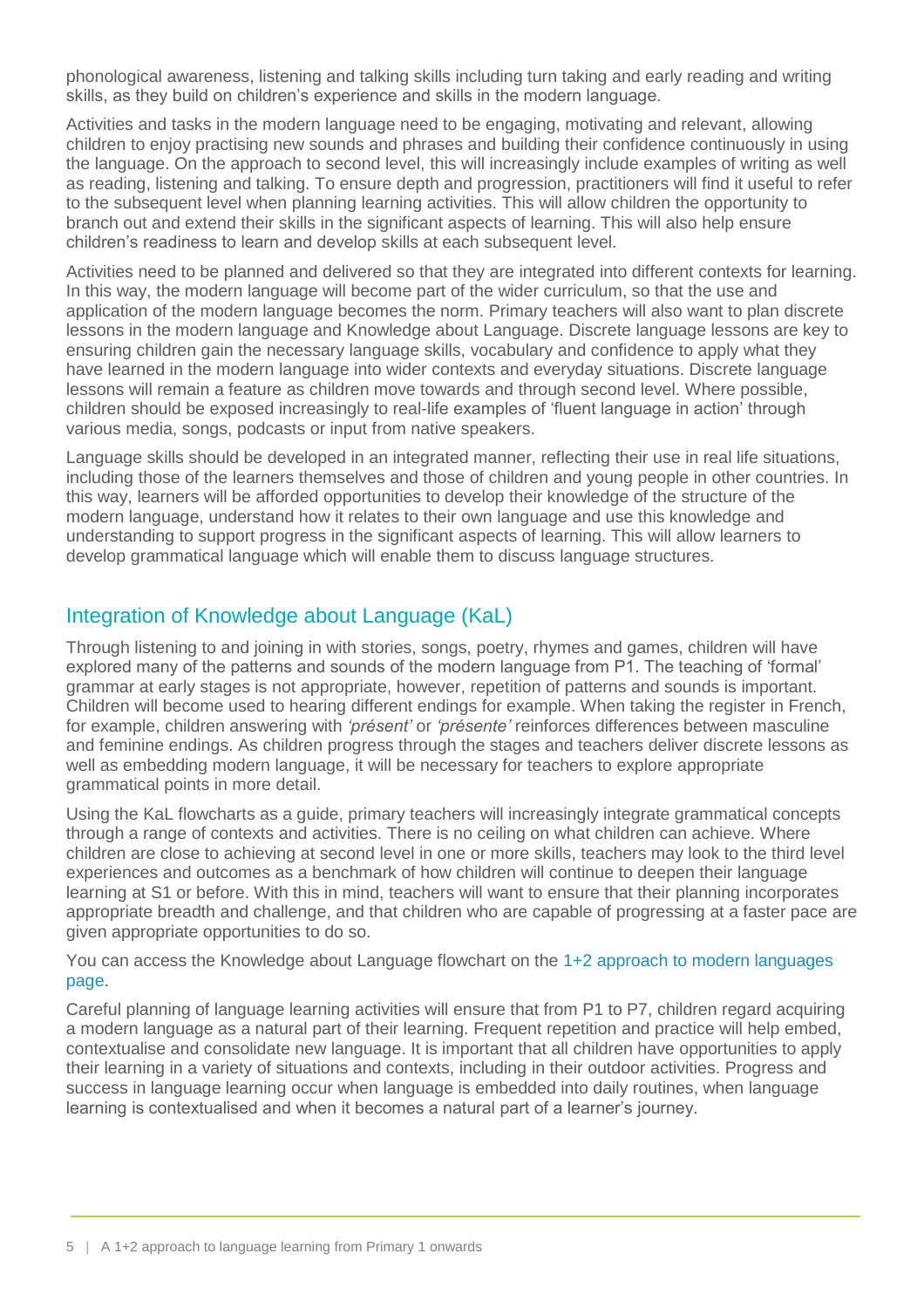## Planning for progression through breadth, challenge and application in modern languages

Language skills should be developed in an integrated manner, reflecting their use in real life situations, including those of the learners themselves and those of children and young people in other countries. In this way, learners will be afforded opportunities to develop their knowledge of the structure of the modern language, understand how it relates to their own language and use this knowledge and understanding to support progress in all four skills. This will allow learners to develop grammatical language which will enable them to discuss language structures.

### Collegial working

Clusters / learning communities need to work together on curricular planning for modern languages, to ensure progression and appropriate continuity in the language learning experience. This is of particular importance for the L2, which, for most learners, will be the language they have been learning since Primary 1. Secondary modern languages departments need to know what has been taught, the methodologies used and the curricular level(s) achieved in the language across all four skill areas in the primary school. **It is important that secondary modern languages teachers build on the seven years of primary language learning and do not start language learning afresh**, as this would inhibit learner motivation and progression.

### Supplementary information on the teaching of Gaelic (Learners) with the 1+2 Approach

Gaelic Learner Education (GLE) 1 is part of children's entitlement to experience learning a European language. In this case, education authorities may decide that GLE is language 2 or 3 in English Medium schools. Such opportunities currently exist and are referred to as Gaelic Learners in the Primary School (GLPS). At the secondary stages, this is referred to as Gaelic (Learners). GLE is an overarching term which spans across primary and secondary. The earlier advice in this framework applies to GLE.

Both Curriculum for Excellence and a 1+2 Approach promote learning a language in the broad general education as a continuum of learning. Currently, there are challenges around the effective planning of GLE as a continuum of learning. Delivery can be driven by whether suitably qualified staff is available and sometimes by the interests of the primary or secondary head teacher. Sometimes, continuity is provided for primary learners by the associated secondary school but this is not always the case. In other situations, GLE is taught in a secondary school but not in its associated primaries. Education authorities are encouraged to support their schools in delivering a coherent programme for GLE leading to awards and qualifications. Children should not be precluded from commencing GLE in secondary as a first experience of language learning. In doing so, they are supporting national planning for Gaelic which may need to make use of the creative approaches undernoted.

## Learning about Gaelic Language and Culture (LAGC) in a 1+2 approach

Learning about the culture of Scotland frequently motivates children to learning Gaelic. This may be achieved with the use of a planned interdisciplinary approach or through an elective or enrichment activity which runs for all or part of the session. The resource, Studying Scotland opens up access to learning about Scotland's language, culture, heritage, history and literature. Partners, the community and Gaelic organisations also have a role in helping children to learn about Gaelic language and culture. Qualifications such as Scottish Studies should be encouraged to ensure continuity in the learning of LAGC.

The P7 and S3 Pupil Profile have a key role in capturing learners' experiences of Gaelic Education and to ensure effective transition and progression.

Please also refer to Education Scotland's [Curriculum for Excellence Briefing](https://education.gov.scot/scottish-education-system/policy-for-scottish-education/policy-drivers/cfe-(building-from-the-statement-appendix-incl-btc1-5)/CfE%20Briefings) 9, Learning about Scotland.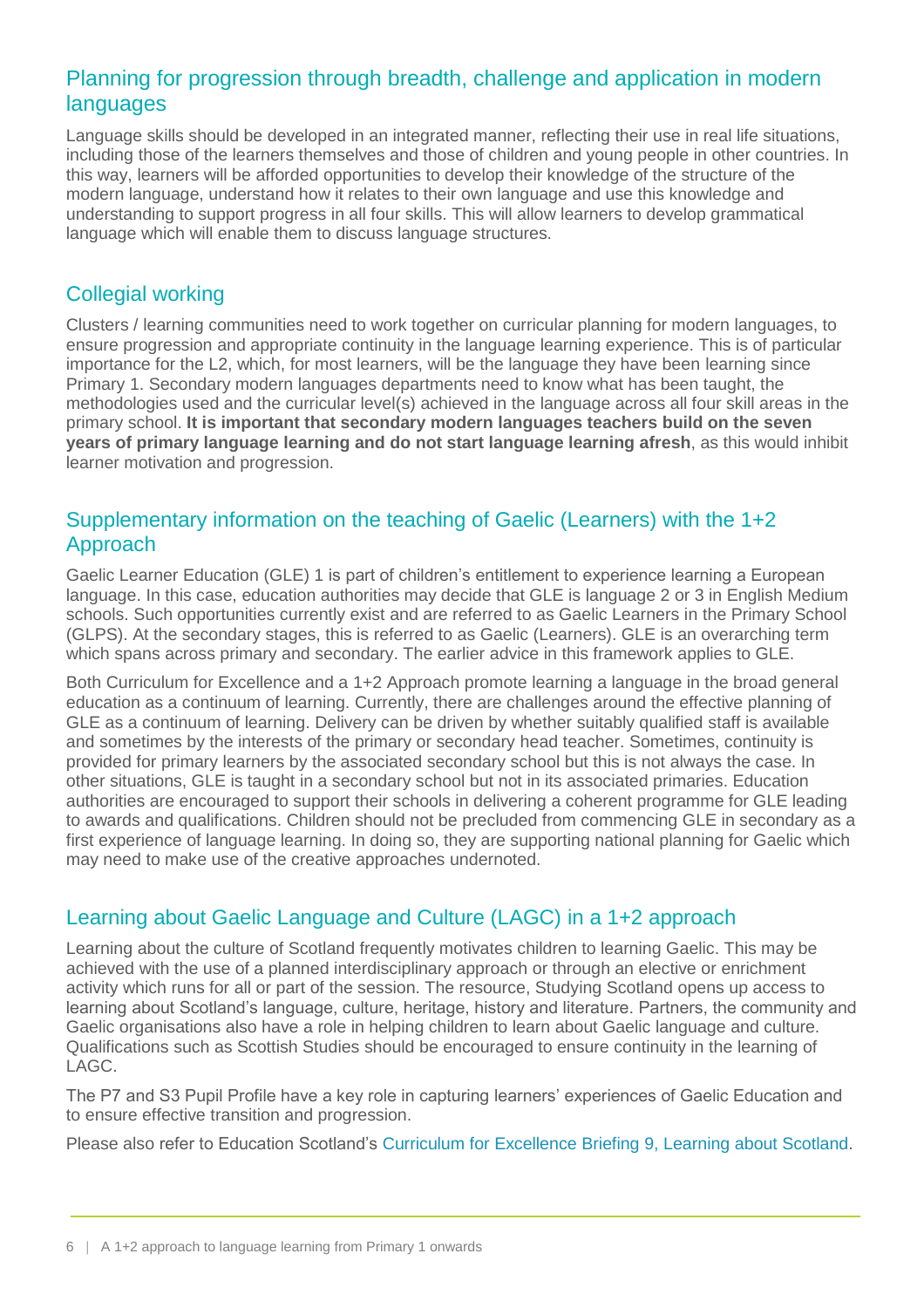## Learning maps

You can access learning maps which offer examples of how to integrate L2 into typical learning contexts at both first and second levels on the [1+2 approach to language](https://education.gov.scot/improvement/Pages/modlang12-one-plus-two-approach.aspx) learning page.

The following ideas have been collated principally for supporting the teaching of modern languages in P6 and P7. See these examples of good practice in embedding language learning into topic work and the general curriculum in Primary school on the SCILT [website.](http://www.scilt.org.uk/Primary/tabid/1291/Default.aspx)

#### Culture and customs

Teachers can access websites such as those given below to enhance their own understanding of the culture and customs of the countries where the language is spoken:

[www.euroclubschools.co.uk](http://www.euroclubschools.co.uk/) (French, Spanish & Italian) [www.eupedia.com](http://www.eupedia.com/) (German ) [www.mapsofworld.com/china](http://www.mapsofworld.com/china) (Mandarin) [www.visithebrides.com/culture/gaelic](http://www.visithebrides.com/culture/gaelic) (Gaelic)

The following websites contain a variety of primary modern language resources:

<http://www.scilt.org.uk/Primary/Classroomresources/tabid/1410/Default.aspx>

[http://www.ciltcymru.org.uk](http://www.ciltcymru.org.uk/)

[http://www.bbc.co.uk](http://www.bbc.co.uk/)

<http://www.bbc.co.uk/schools/primarylanguages> (French, Spanish, Mandarin)

<http://tes.co.uk/primary-teaching-resources/>

<http://www.sunderlandschools.org/mfl-sunderland/> (French, German, Spanish, Italian)

<http://www.education.vic.gov.au/languagesonline/> (Australian version) French, German, Italian, Spanish

<http://www.languageswithoutlimits.co.uk/> (Includes resources for children with ASN )

#### ITALIAN

<http://www.youtube.com/playlist?list=PLcOCfVTnMcRkPewAnyFGWqpYsbWg99txK>

#### **CHINESE**

<http://www.chinesenurseryrhymes.com/> <http://www.misspandachinese.com/category/chinese-songs-and-nursery-rhymes/>

#### **GAFLIC**

<http://gaelic.gosafewithziggy.com/> [http://www.storlann.co.uk](http://www.storlann.co.uk/)

#### FRENCH

<http://www.ifecosse.org.uk/Resources-for-P1-P4.html?lang=en>